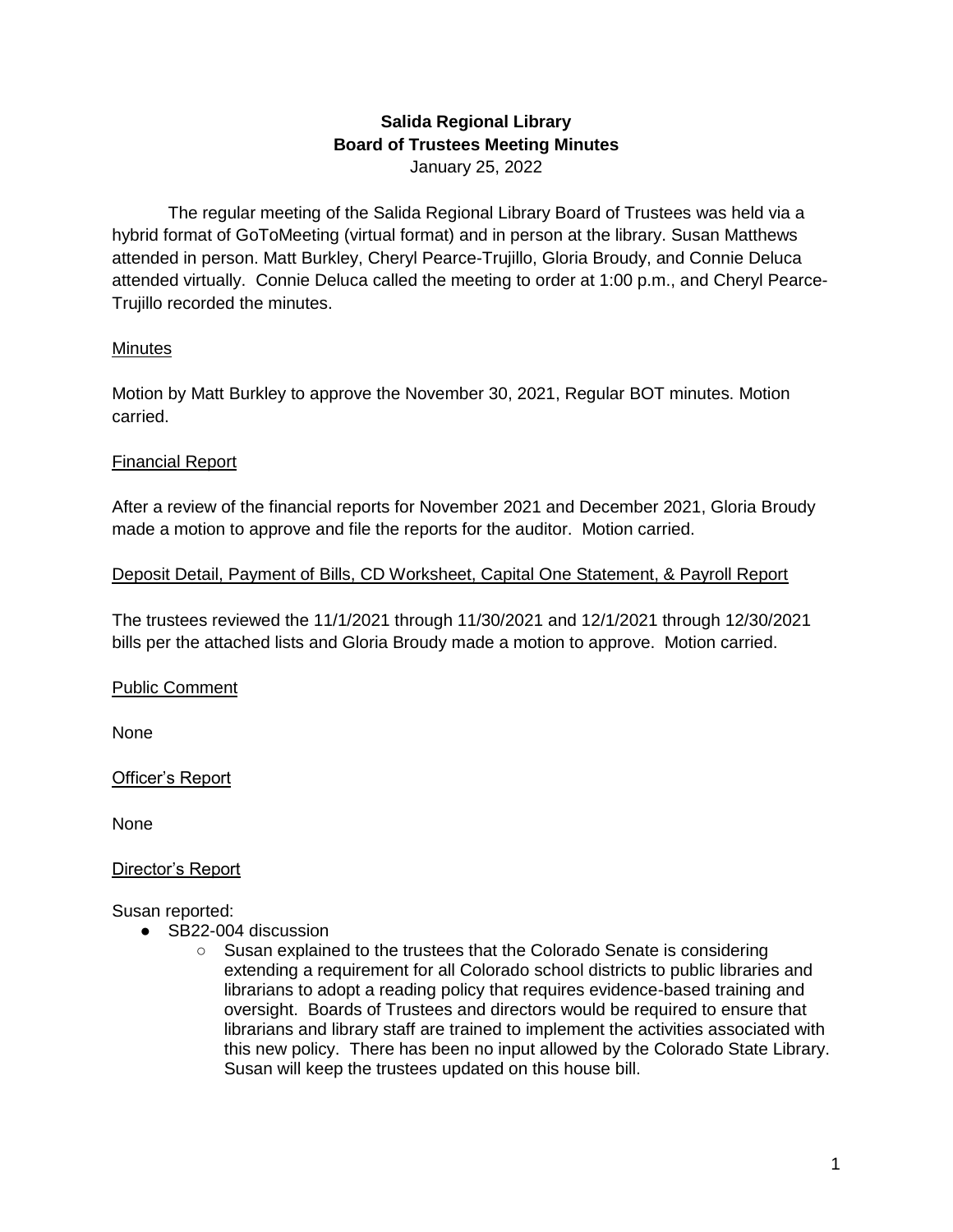- Susan is compiling state reports that will need to be completed this year.
- The staff has worked to fill staffing needs and since some employees had COVID or were quarantined.
- LaGrees Grocery Store in Poncha Springs was given a proposal that would allow the library to place books/media that were on hold or for pickup in lockers outside of their store. Susan will meet with them after they have considered it.
- New learning kits are being assembled. Also we are starting a Library of Things: to incorporate a library of items for checkout like fishing rod, sewing machines, etc.
- A flyer listing new SRL programs went out on social media and was featured in the Salida Mountain Mail in today's edition.
- Craig Johnson, author of the Longmire series, will be a guest author at the A Church on June 19, 2022. SRL will be coordinating ticket sales and other details.
- There will be a staff meeting this week.
- SRL gave out over 2100 masks this week.
- Susan is currently signing staff up for some professional development through CLiC virtual conference taking place on February 24 & 25.

## Action Items and Unfinished Business

Director Review

● Susan explained the difference in her evaluation was conducted and a new work environment survey that all staff will complete. Cheryl Pearce-Trujillo explained the difference between this year's Director's Evaluation and previous years. She told the trustees that she and Susan will continue to look for ways to improve input and feedback from supervisors and staff. The BOT acknowledged that Susan has taken a two-year salary freeze so that the employees could receive salary increases with the implementation of the new salary schedule.

\*\*Executive Session was called at 1:30 p.m. and returned to the regular meeting at 1:40 p.m.\*\*

After a review of Susan Matthew's performance, a motion was made by Cheryl Pearce-Trujillo to give Susan Matthews a net \$5000.00 merit bonus. Motion carried.

Calendar Review

● Susan explained adjustments made to the March and July Regular BOT Meetings.

# Auditor Discussion

● Susan presented bids for retaining auditor services.

After reviewing bids for auditor services, Gloria Broudy moved to accept Garren/Ross/DeNardo for auditor services. Motion carried.